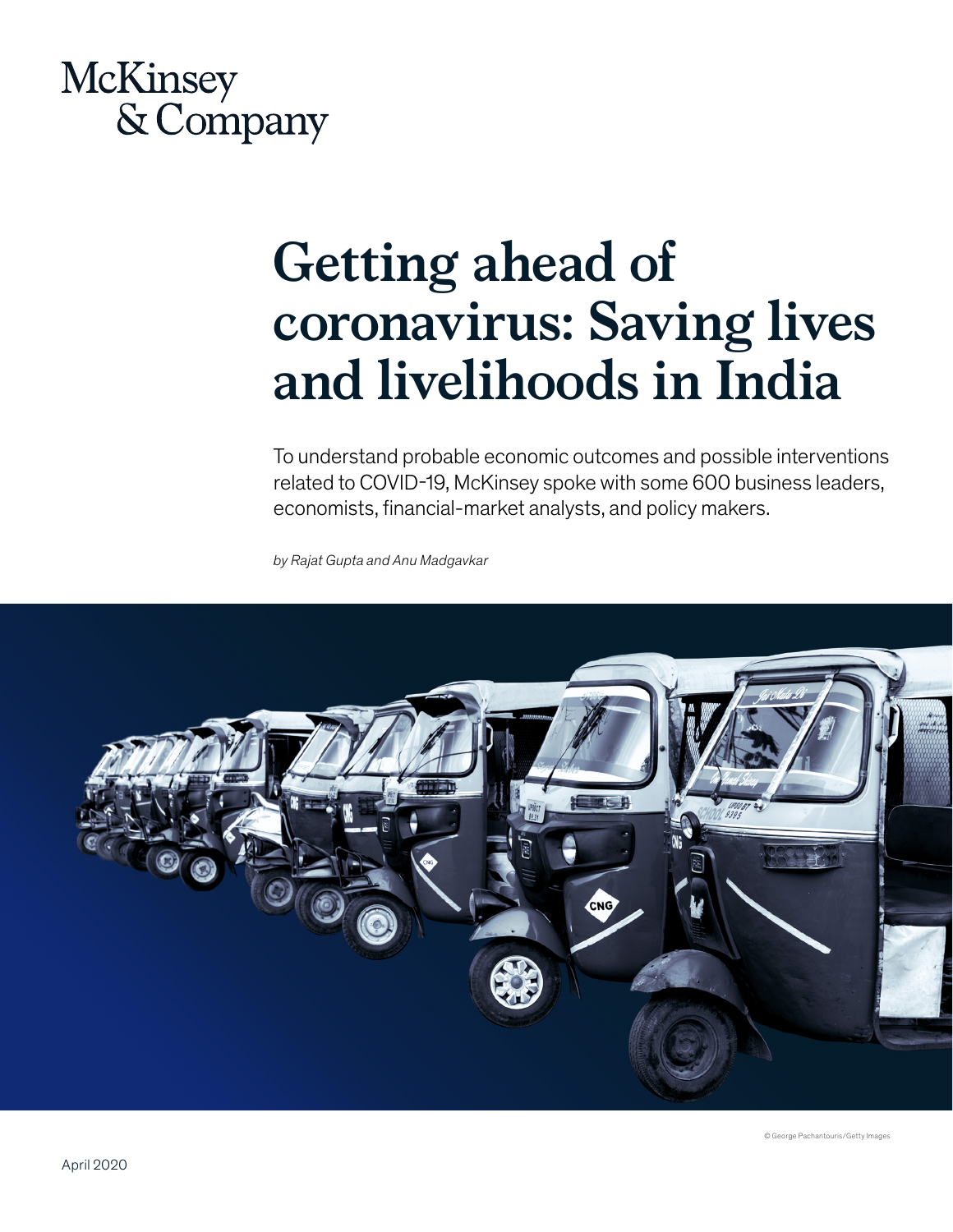The COVID-19 pandemic is the defining global health crisis of our time and the greatest global humanitarian challenge the world has faced since World War II. The virus has spread widely, and the number of cases is rising daily as governments work to slow its spread. India has moved quickly, implementing a proactive, nationwide, 21-day lockdown, with the goal of flattening the curve and using the time to plan and resource responses adequately.

Along with an unprecedented human toll, COVID-19 has triggered a deep economic crisis. The global economic impact could be broader than any that we have seen since the Great Depression.<sup>1</sup> To understand the probable economic outcomes and possible interventions, McKinsey spoke with more than 600 leaders, including senior economists, financial-market experts, and policy makers, in 100 companies across multiple sectors. Based on these inputs, we modeled estimates for three economic scenarios in India (Exhibit 1).<sup>2</sup>

*In scenario 1, the economy could contract by about 10 percent in the first quarter of fiscal year 2021, with GDP growth of 1 to 2 percent in fiscal year 2021.*  In this scenario, the lockdown would be relaxed after April 15, 2020 (when the 21-day deadline is due to expire), with appropriate protocols put in place for the movement of goods and people after that. Our economic modeling suggests that even in this scenario of relatively quick rebound, the livelihoods of eight million workers, including many who are in the informal workforce, could be affected. In other words, eight million people could have their ability to subsist and afford basic necessities, such as food, housing, and clothing, put at severe risk. And with corporation and micro-, small-, and medium-sizeenterprise (MSME) failure, nonperforming loans (NPLs) in the financial system could rise by three to four percentage points of loans. The amount

of government spending required to protect and revive households, companies, and lenders could therefore be in the region of 6 lakh crore Indian rupees (around \$79 billion), or 3 percent of GDP.

*In scenario 2, the economy could contract sharply by around 20 percent in the first quarter of fiscal year 2021, with –2 to –3 percent growth for fiscal year 2021.* Here, the lockdown would continue in roughly its current form until mid-May 2020, followed by a very gradual restarting of supply chains. This could put 32 million livelihoods at risk and swell NPLs by seven percentage points. The cost of stabilizing and protecting households, companies, and lenders could exceed 10 lakh crore Indian rupees, or more than 5 percent of GDP.

*Scenario 3 could mean an even deeper economic contraction of around 8 to 10 percent for fiscal year 2021.* This could occur if the virus flares up a few times over the rest of the year, necessitating more lockdowns, causing even greater reluctance among migrants to resume work, and ensuring a much slower rate of recovery.

## **Robust measures to stabilize and support households, businesses, and the financial system**

Assuming scenario 2 plays out, the potential economic loss in India would vary by sector, with current-quarter output drops that are large in sectors such as aviation and lower in sectors such as IT-enabled services and pharmaceuticals (Exhibit 2). Current-quarter consumption could drop by more than 30 percent in discretionary categories, such as clothing and furnishings, and by up to 10 percent in areas such as food and utilities. Strained debtservice-coverage ratios would be anticipated in the travel, transport, and logistics; textiles; power; and hotel and entertainment sectors.

<sup>&</sup>lt;sup>1</sup> In the full briefing materials accompanying Matt Craven, Linda Liu, Mihir Mysore, Shubham Singhal, Sven Smit, and Matt Wilson, "COVID-19: Implications for business," March 2020, on McKinsey.com, McKinsey's estimates of the global economic impact of COVID-19 suggest that global GDP in 2020 could contract at 1.8 percent and 5.7 percent in scenarios A3 and A1, respectively. This means that India will face a corresponding shrinkage in global demand for its exports in addition to its domestic-production and -consumption challenges.

<sup>2</sup> The economic scenarios for India are broadly based on McKinsey's global scenarios in "COVID-19: Implications for business," March 2020, tailored to the Indian situation. All estimates are directional rather than accurate projections or forecasts, and they will evolve over time with new data, inputs, and analysis.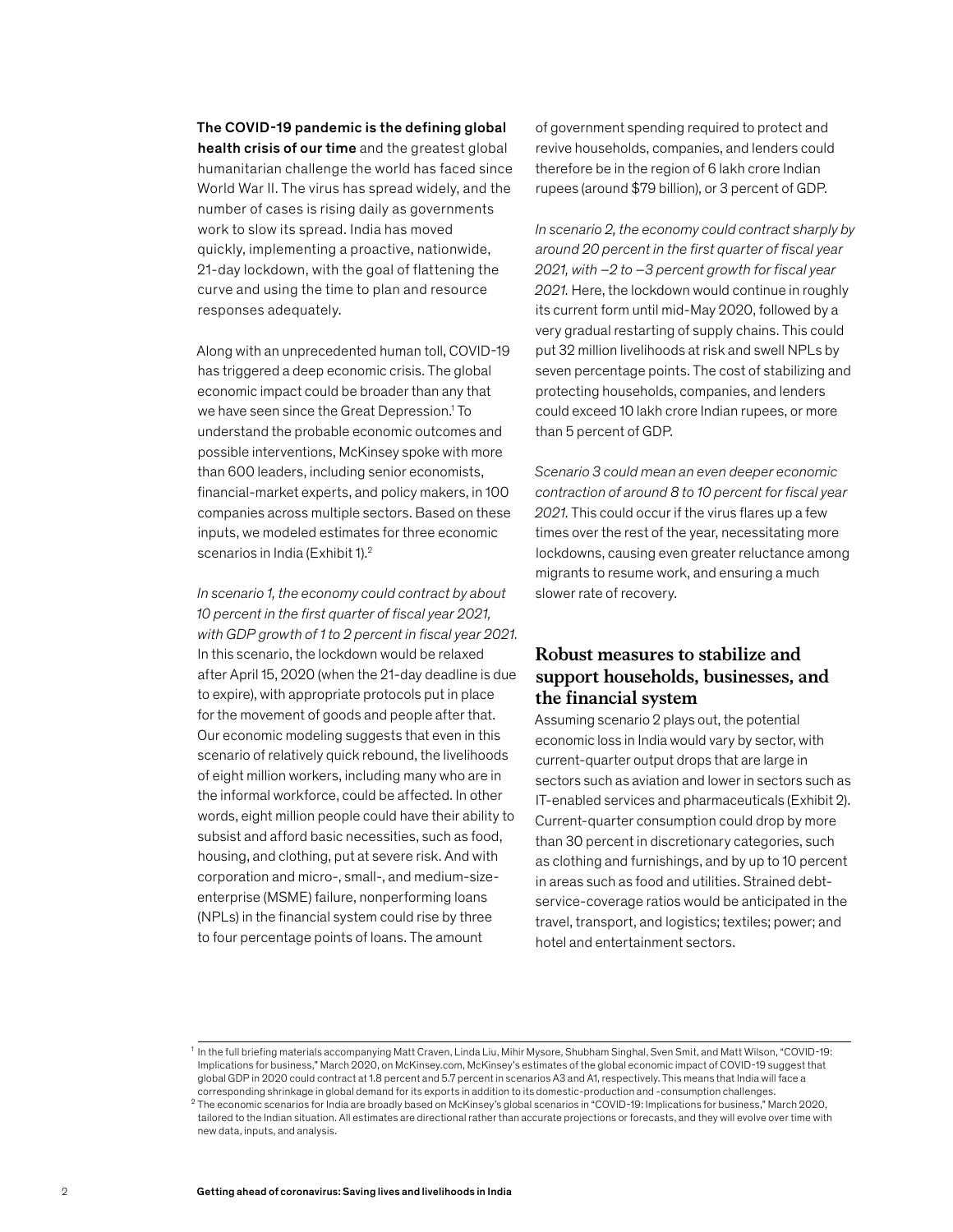### Exhibit 1

## **Three economic scenarios model India GDP estimates.**





- Nationwide lockdown lifted on Apr 15, 2020 (end of 21-day deadline); prior relaxation for select areas (eg, logistics)
- Back to work in "save lives and livelihoods" mode, with strong protection protocols
- Support to households, corporations, and banking system with fiscal and monetary stimuli (some measures already announced)
- Lockdown continues until mid-May 2020; moderate relaxation after Apr 15, 2020 (end of 21-day deadline); restarting supply chains
- and normalizing production and consumption takes 3–4 months • Stabilization and stimulus package, broader than in scenario 1

#### Scenario 1 **Scenario 2** Scenario 2 and Scenario 3 and Scenario 3 and Scenario 3 and Scenario 3 and Scenario 3 and Scenario 3 and Scenario 3 and Scenario 3 and Scenario 3 and Scenario 3 and Scenario 3 and Scenario 3 and Sce

- Lockdown as in scenario 2, with additional 2–3 week lockdowns in Q2 and Q4 FY 2021 because of virus resurgence
- Low labor availability because of limited reverse migration
- Stabilization and stimulus package even broader than in scenario 2

1 Forecasts will be dynamically revised with new inputs across sectors.

Source: India Ministry of Statistics & Programme Implementation; National Accounts Statistics; press search; McKinsey analysis

There could be solvency risk within the Indian financial system, as almost 25 percent of MSME and small- and medium-size-enterprise (SME) loans could slip into default, compared with 6 percent in the corporate sector (although the rate could be much higher in aviation, textiles, power, and construction) and 3 percent in the retail segment (mainly in personal loans for self-employed workers and small businesses). Liquidity risk would also need urgent attention as payments begin freezing in the corporate and SME supply chains. Attention will need to be given to the liquidity needs of banks and nonbanks with stretched liquidity-coverage ratios to ensure depositor confidence.

Given the magnitude of potential unemployment, business failure, and financial-system risk, a comprehensive package of fiscal and monetary interventions may need to be planned, keeping scenario 2 in mind. This might be triggered progressively as situations evolve and as actions are taken to move to the more favorable scenario 1 through effective publichealth measures and graded lockdowns.

## **Further fiscal-, monetary-, and structural-measure possibilities**

Several measures have already been announced to provide liquidity, limit the immediate NPL impact,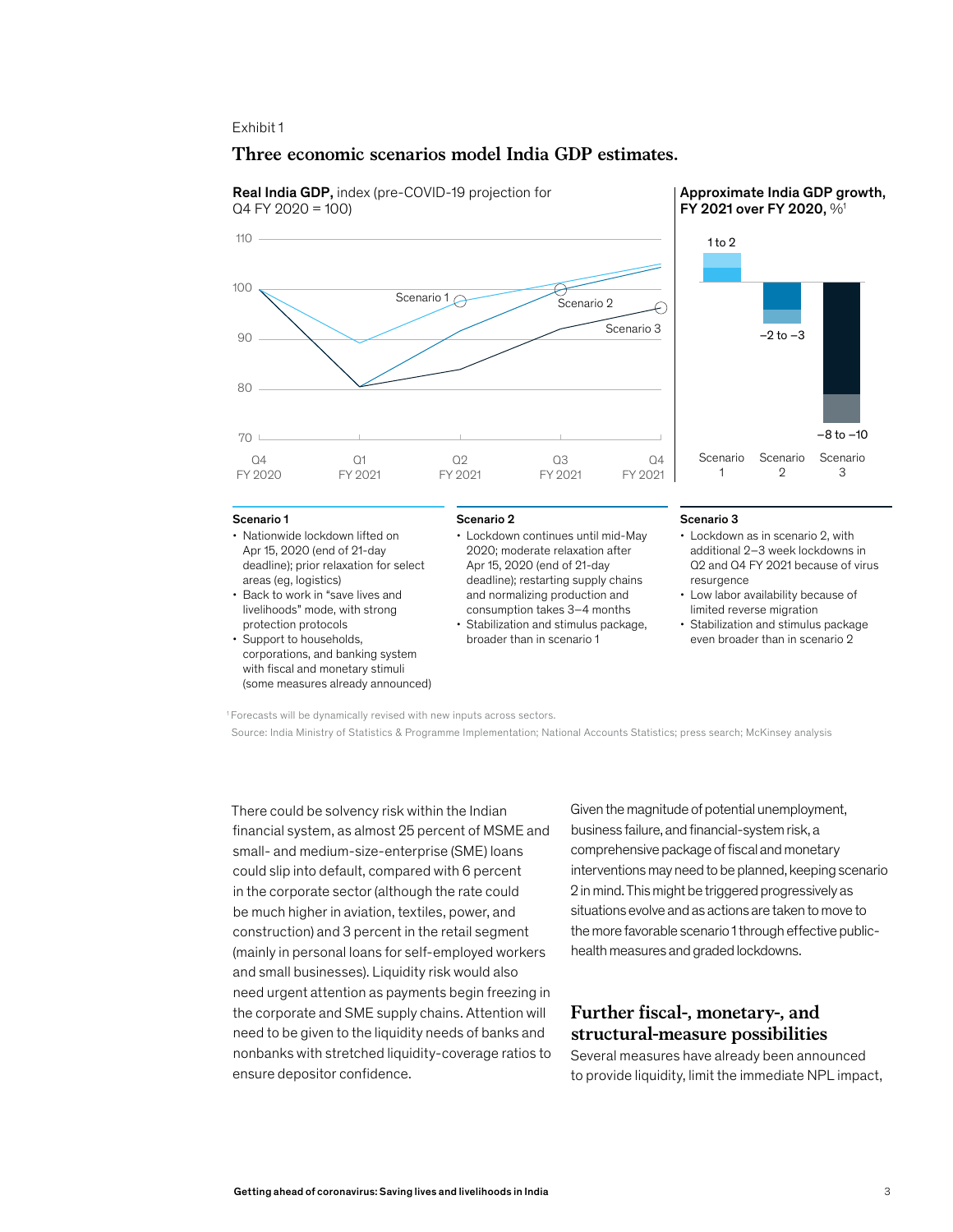#### Exhibit 2

## **The economic impact of COVID-19 in India will vary by sector.**

Scenario 2 (lockdown continues until mid-May 2020): Potential impact on key sectors

|                              | Output compression<br>Q1 FY 2021 vs Q4 FY 2020, <sup>1</sup> % | <b>GDP</b><br>share, % | <b>Bank credit</b> | Employment<br>FY 2019, % <sup>4</sup> FY 2018, millions |                     |
|------------------------------|----------------------------------------------------------------|------------------------|--------------------|---------------------------------------------------------|---------------------|
| Airlines and hotels          | $-70$ to $-75$                                                 | $\overline{2}$         | 1 <sup>5</sup>     | 8 <sup>7</sup>                                          |                     |
| Auto and advanced industries | $-50$ to $-60$                                                 | $\overline{2}$         | 1                  |                                                         |                     |
| Construction and real estate | $-50$                                                          | 8                      | 11                 | 54                                                      |                     |
| <b>Textiles</b>              | $-50$                                                          | $\overline{2}$         | 3                  |                                                         |                     |
| Freight and logistics        | $-40$ to $-45$                                                 | 8                      | 2 <sup>6</sup>     | $22^{6}$                                                | Manufacturing<br>56 |
| Metals and mining            | $-35$ to $-40$                                                 |                        | 7                  |                                                         |                     |
| Oil and gas                  | $-20$ to $-25$                                                 | 7                      | $\mathbf{2}$       |                                                         |                     |
| Power                        | $-20$ to $-25$                                                 | $\overline{2}$         | 9                  | 3 <sup>8</sup>                                          |                     |
| Consumer and retail          | $-20$ to $-25$                                                 | 11                     | 11                 | 47                                                      |                     |
| Chemicals                    | $-15$ to $-20$                                                 | $\overline{2}$         | 1                  |                                                         |                     |
| Agriculture                  | $-15^{2}$                                                      | 15                     | 18                 | 205                                                     |                     |
| IT services                  | $-10$ to $-15$                                                 | 5                      | 0                  | 4                                                       |                     |
| Pharmaceuticals              | $-10$ to $-15$                                                 | 1                      | 1                  |                                                         |                     |
| Telecommunications           | $0$ to $-5$                                                    | $\mathbf{2}$           | $\overline{2}$     | 1 <sup>9</sup>                                          |                     |
| Total                        |                                                                | $74^3$                 | 69                 | 40210                                                   |                     |

1 Pre-COVID-19 Q4 FY 2020 estimates used; output compression dynamically revised with new inputs. 2 Q1 FY 2021 vs Q1 FY 2020, given seasonality. <sup>3</sup>Remaining sector share of GDP mapped to related NAS sectors; separate assumptions made for sectors such as community, social, and personal services. <sup>4</sup>100% = Nonretail-bank credit. <sup>5</sup>Only hotels, restaurants, and entertainment. <sup>6</sup>Includes airlines. <sup>7</sup>Only hotels and restaurants. <sup>8</sup>Includes power and other utilities. <sup>9</sup>Includes media and entertainment. <sup>10</sup>Does not include employment in financial services, public administration, other professional services, education, healthcare, and others.

Source: Expert interviews; Indian Ministry of Statistics & Programme Implementation; National Account Statistics; press search; McKinsey survey of >600 senior executives in 100 companies operating across a variety of sectors in India; McKinsey analysis

and ease personal distress for needy households in India. These amount to around 0.8 percent of GDP. Additional measures could be considered to the tune of 10 lakh crore Indian rupees, or more than 5 percent of GDP in fiscal year 2021. All the estimated requirements may not necessarily be reflected in the fiscal deficit of the current year—for example, some support may be structured as contingent liabilities that only get reflected when they devolve. However, a package of this order of magnitude may be essential in supporting those dealing with the possible steep declines in aggregate demand and in protecting the financial system from the possible solvency and liquidity risks arising from stressed companies if scenario 2 or scenario 3 plays out.

Household demand could then be boosted beyond the support provided to needy households that the Indian government has already announced. Consideration could be given to an income-support program in which the government both pays for

a share of the payroll for the 60 million informal contractual and permanent workers linked to companies and provides direct income support for the 135 million informal workers who are not on any form of company payroll. India's foundational digital-identity infrastructure, Aadhaar, enables effective mechanisms for direct support, including through the Pradhan Mantri Jan-Dhan Yojana (PMJDY) and Pradhan Mantri Kisan Samman Nidhi (PM-KISAN) programs and to landless Mahatma Gandhi National Rural Employment Guarantee Act (MGNREGA) beneficiaries. Concessions for home buyers, such as tax rebates for a time-bound period, could stimulate the housing market and unlock the job multiplier.

For bankruptcy protection and liquidity support, MSMEs could receive liquidity lines from their banks, refinanced by the Reserve Bank of India, with substantial credit backstops from the government. The MUDRA<sup>3</sup> loan program could be expanded, and

<sup>&</sup>lt;sup>3</sup> Micro Units Development & Refinance Agency.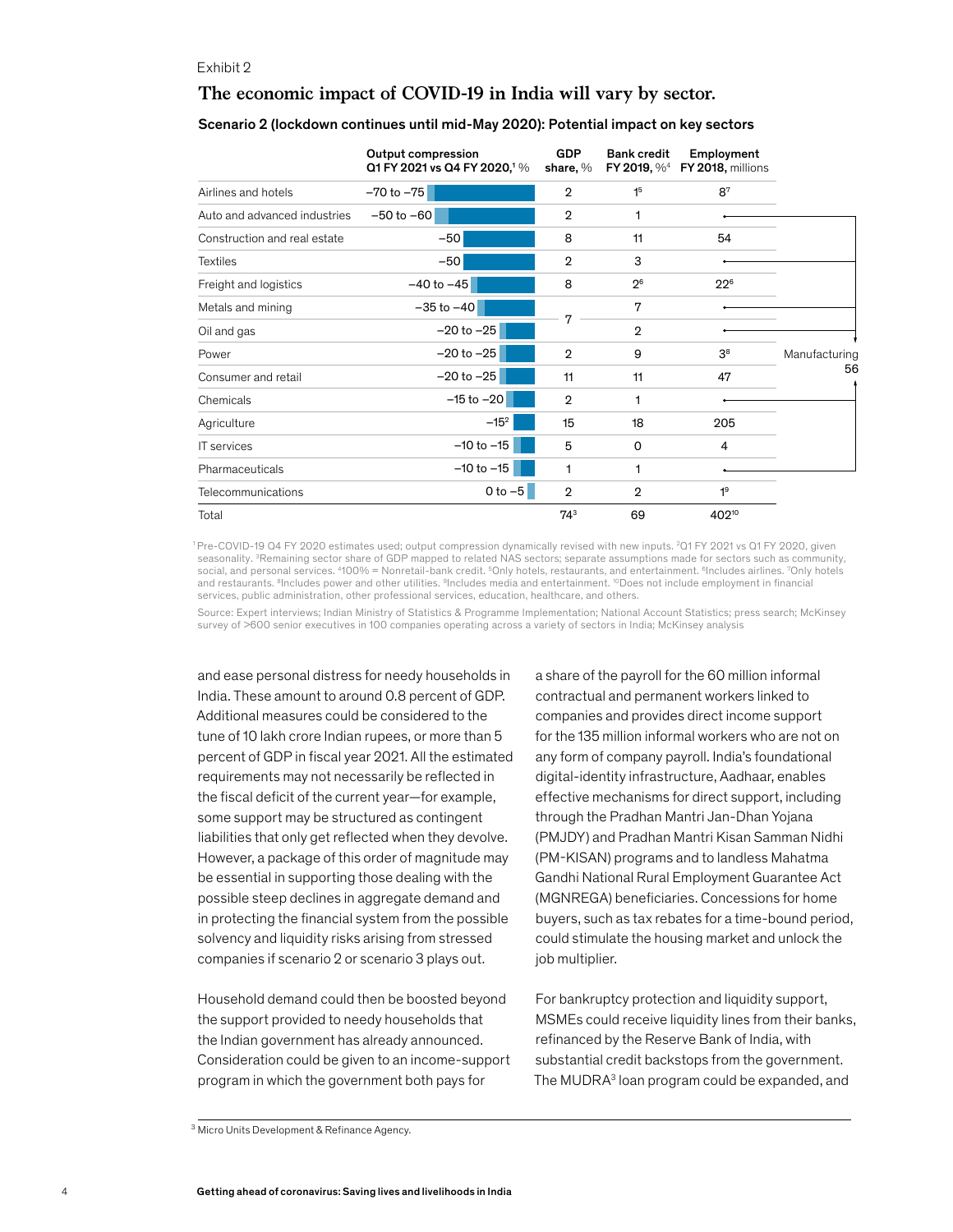a credit-guarantee fund could be instituted for likely new NPLs. Timely payments to MSMEs by large companies and governments could be encouraged by promoting bill discounting on existing platforms.

For large corporations, banks could be allowed to restructure the debt on their balance sheets, and procedural requirements for raising capital could be made less onerous. The Indian government could consider infusing capital through a temporary Troubled Asset Relief (TARP)-type program (such as through preferred equity) in a few distressed sectors (such as travel, logistics, auto, textiles, construction, and power), with appropriate conditions to safeguard workers and MSMEs in their value chains. Banks and nonbanks may also require similar measures to help strengthen their capital, along with measures to step up their liquidity and the liquidity in corporate-bond and governmentsecurities markets.

To manage the macroeconomic consequences of a large stabilization package, the government would also need to consider clearly communicating to the markets and population that these measures are deep but temporary. Given that India's fiscal resources are constrained, the Reserve Bank of India may need to finance a portion of such incremental government spending. The spending could be tracked as a COVID-19 portion of the budget to boost transparency. The inflationary effects may be low, as lockdowns severely constrict demand and the fiscal support provided would be a substitute for expenditure rather than additional stimulus. Price increases could, however, occur in some sectors, such as food, so appropriate steps would be needed to maintain harvests and keep the food supply chain operating smoothly.

Overall, devising a credible, systemwide, stabilization package would benefit from being executed in a timely fashion so it can influence the pace of recovery and help avoid severe damage to livelihoods, the economy, the financial sector, and society. Many global economies are also facing these issues and having to put in place their own stabilization packages, with similar intent.

Following the first wave of stabilization measures, attention could shift to implementing the structural reforms needed to increase investment and productivity, create jobs quickly, and improve fiscal health. This could mean introducing further reforms in infrastructure and construction and accelerating investments in health, affordable housing, and other urban infrastructure. States could accelerate spending, and institutions such as NIIF4 could deploy domestic and long-term foreign capital faster. Such reforms could also enable Make in India sectors to become globally competitive and boost exports (such as electronics, textiles, electric vehicles, and food processing), strengthen the financial sector, deepen household financial savings and capital markets, and accelerate asset monetization and privatization to raise resources.

## **Emergence from lockdown, safeguarding both lives and livelihoods**

Countries that are experiencing COVID-19 have adopted different approaches to slow the spread of the virus. Some have tested extensively, carried out contact tracing, limited travel and large gatherings, encouraged physical distancing, and quarantined citizens. Others have implemented full lockdowns in cities with high infection rates and partial lockdowns in other regions, with strict protocols in place to prevent infections.

The pace and scale of opening up from lockdown for India may depend on the availability of the crucial testing capabilities that will be required to get a better handle on the spread of the virus, granular data and technology to track and trace infections, and the build-up of healthcare facilities to treat patients (such as hospital beds by district). In parallel, protection protocols, cocreated with industry, could be designed for different settings (such as *mandis* [rural markets], construction sites, factories, business-process-outsourcing [BPO] companies, urban transit, and rural–urban labor movement). As an example, industrial areas (such as Baddi, Vapi, and Tirupur) could be ring-fenced and made safe, with local dormitories set up for the labor force and minimal, controlled movement in and out

<sup>4</sup> National Investment and Infrastructure Fund.